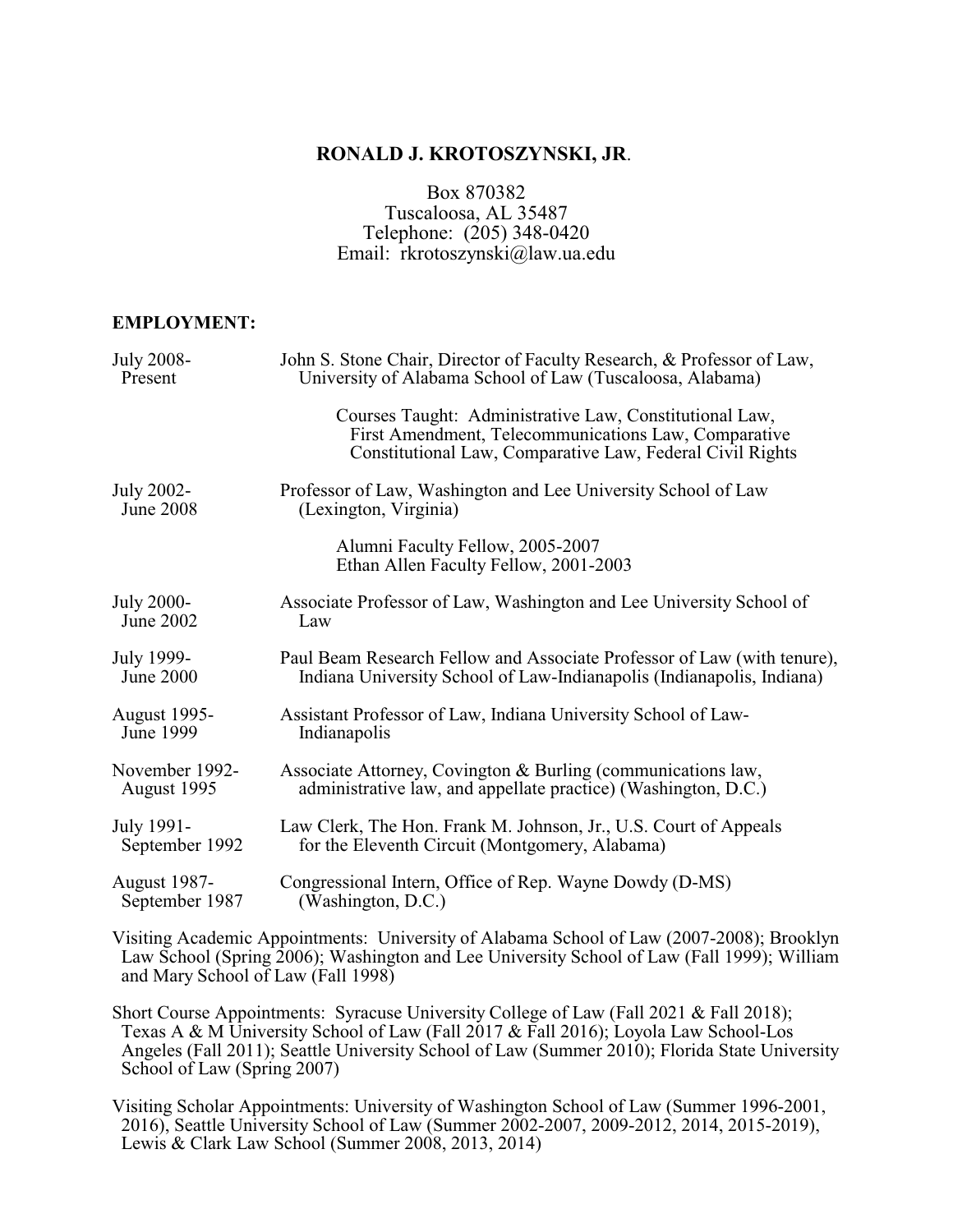## **EDUCATION:**

Duke University School of Law J.D., 1991 (with high honors); G.P.A.: 3.79/Rank: 5 of 187 LL.M., 1991 (International  $\&$  Comparative Law)

| Awards:     | Order of the Coif<br>James A. Bell Scholar<br>Best Judge Award, 1991 Dean's Cup Moot Court Competition |
|-------------|--------------------------------------------------------------------------------------------------------|
| Activities: | Articles Editor, Duke Law Journal<br>Special Editor, 1991 Administrative Law Issue                     |

Emory University B.A., 1987 (Political Science/Philosophy); G.P.A.: 3.75

Moot Court Board

M.A., 1987 (Philosophy)

- Awards: Phi Beta Kappa Omicron Delta Kappa Pi Sigma Alpha
- Activities: Emory Scholar Student Fellow, Stipe Society of Scholars Intern, Carter Presidential Center Chief Justice, Emory SGA Judiciary

## **PUBLICATIONS:**

#### Books:

FREE SPEECH AS CIVIC STRUCTURE: A COMPARATIVE ANALYSIS OF HOW COURTS AND CULTURE – NOT CONSTITUTIONAL TEXT – SHAPE THE FREEDOM OF SPEECH (forthcoming Oxford University Press 2023).

THE DISAPPEARING FIRST AMENDMENT (Cambridge University Press 2019).

PRIVACY REVISITED: A GLOBAL PERSPECTIVE ON THE RIGHT TO BE LEFT ALONE (Oxford University Press 2016 & 2018).

RECLAIMING THE PETITION CLAUSE: SEDITIOUS LIBEL, "OFFENSIVE" PROTEST, AND THE RIGHT TO PETITION THE GOVERNMENT FOR A REDRESS OF GRIEVANCES (Yale University Press 2012).

THE FIRST AMENDMENT IN CROSS-CULTURAL PERSPECTIVE: A COMPARATIVE LEGAL ANALYSIS OF THE FREEDOM OF SPEECH (New York University Press 2006 & 2009).

THE FIRST AMENDMENT: CASES AND THEORY (Aspen Publishers 2008, 2d ed. 2013, 3rd ed. 2017 & 4th ed. forthcoming 2022) (co-authored with Dean Lyrissa Barnett Lidsky, Professor Caroline Mala Corbin, and Timothy Zick).

ADMINISTRATIVE LAW (Aspen Publishers 2003, 2d ed. 2008, 3rd ed. 2012, 4th ed. 2017, & 5th ed. 2021) (co- authored with Judge John Rogers, Professor Michael Healy, and Professor Kent Barnett).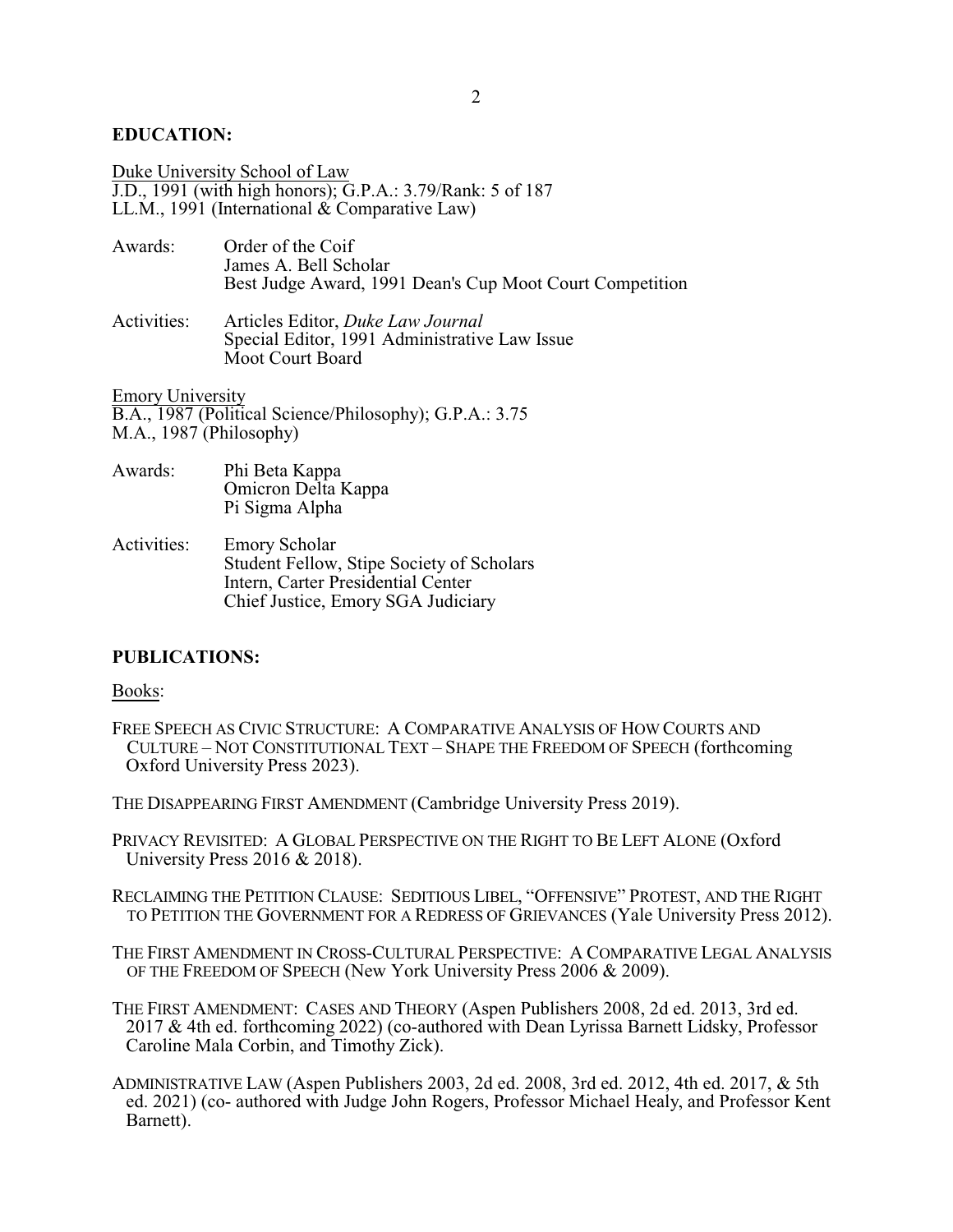Book Chapters and Contributions:

- *Judge Frank M. Johnson, Jr. and His Extended Law Clerk Family: Reminiscences on Working For a Living Profile in Courage*, in OF COURTIERS AND PRINCES, at pp. 179-210 (Todd C. Peppers ed., University of Virginia Press 2020).
- *Privacy, Remedies & Comity: The Emerging Problem of Global Injunctions and Some Preliminary Thoughts on How Best to Address It* in COMPARATIVE PRIVACY AND DEFAMATION, at pp. 307-328 (András Koltay & Paul Wragg eds., Edward Elgar 2020).
- *Big Data and the Electoral Process in the United States: Constitutional Constraint and Limited Data Privacy Regulations* in BIG DATA, POLITICAL CAMPAIGNING AND THE LAW: DEMOCRACY AND PRIVACY IN THE AGE OF MICROTARGETING, at pp. 186-213 (Norman Witzleb, Moira Patterson & Janice Richardson eds., Routledge 2020).
- *"The Devil Is in the Details": On the Central Importance of Distinguishing the Truly Public from the Truly Private in Reconciling Equality and Religious Liberty* in RELIGIOUS FREEDOM, LGBT RIGHTS, AND THE PROSPECTS FOR COMMON GROUND, at pp. 82-101 (William N. Eskridge & Robin Fretwell Wilson eds., Cambridge University Press 2018).
- *Functionalism* in THE SAGE ENCYCLOPEDIA OF POLITICAL BEHAVIOR, at pp. 314-317 (Fathali M. Moghaddam ed., SAGE Publications 2017).
- *Responding to a World Without Privacy: On the Potential Merits of a Comparative Law Perspective,* in A WORLD WITHOUT PRIVACY: WHAT LAW CAN AND SHOULD DO?, at pp. 234- 270 (Austin D. Sarat, ed., Cambridge University Press 2015).
- *Bringing Meiklejohn to Privacy: On the Essential Complementarity of Privacy and Speech*, in INFORMATION AND LAW IN TRANSITION: FREEDOM OF SPEECH, THE INTERNET, PRIVACY AND DEMOCRACY IN THE 21ST CENTURY, at pp. 244-263 (Anna-Sara Lind, Inger Österdahl & Jane Reichel, eds., Liber 2015).
- *"The Best Time of Your Life": Reflections on the Myth of Moral Progress and the Continuing Evolution of Civil Rights Law*, in CIVIL RIGHTS IN AMERICAN LAW, HISTORY, AND POLITICS, at pp. 226-247 (Austin D. Sarat, ed., Cambridge University Press 2014).
- *Questioning the Value of Dissent and Free Speech More Generally: American Skepticism of Government and the Protection of Low-Value Speech* in DISSENTING VOICES IN AMERICAN SOCIETY: THE ROLE OF LAWYERS, JUDGES, AND CITIZENS, at pp. 209-229 (Austin D. Sarat, ed., Cambridge University Press 2012).
- *The Separation of Legislative and Executive Powers*, in HANDBOOK OF RESEARCH ON COMPARATIVE CONSTITUTIONAL LAW, at pp. 234-253 (Thomas Ginsburg & Rosalind Dixon, eds., Edward Elgar 2011).
- *Resignations, the (Quasi) Plural Executive, and a Critical Assessment of the Unitary Executive Theory*, in SPEECH AND SILENCE IN AMERICAN LAW, at pp. 83-105 (Austin D. Sarat, ed.., Cambridge University Press 2010).
- *Civil Disobedience* entry in the OXFORD COMPANION TO AMERICAN LAW (Oxford University Press 2002).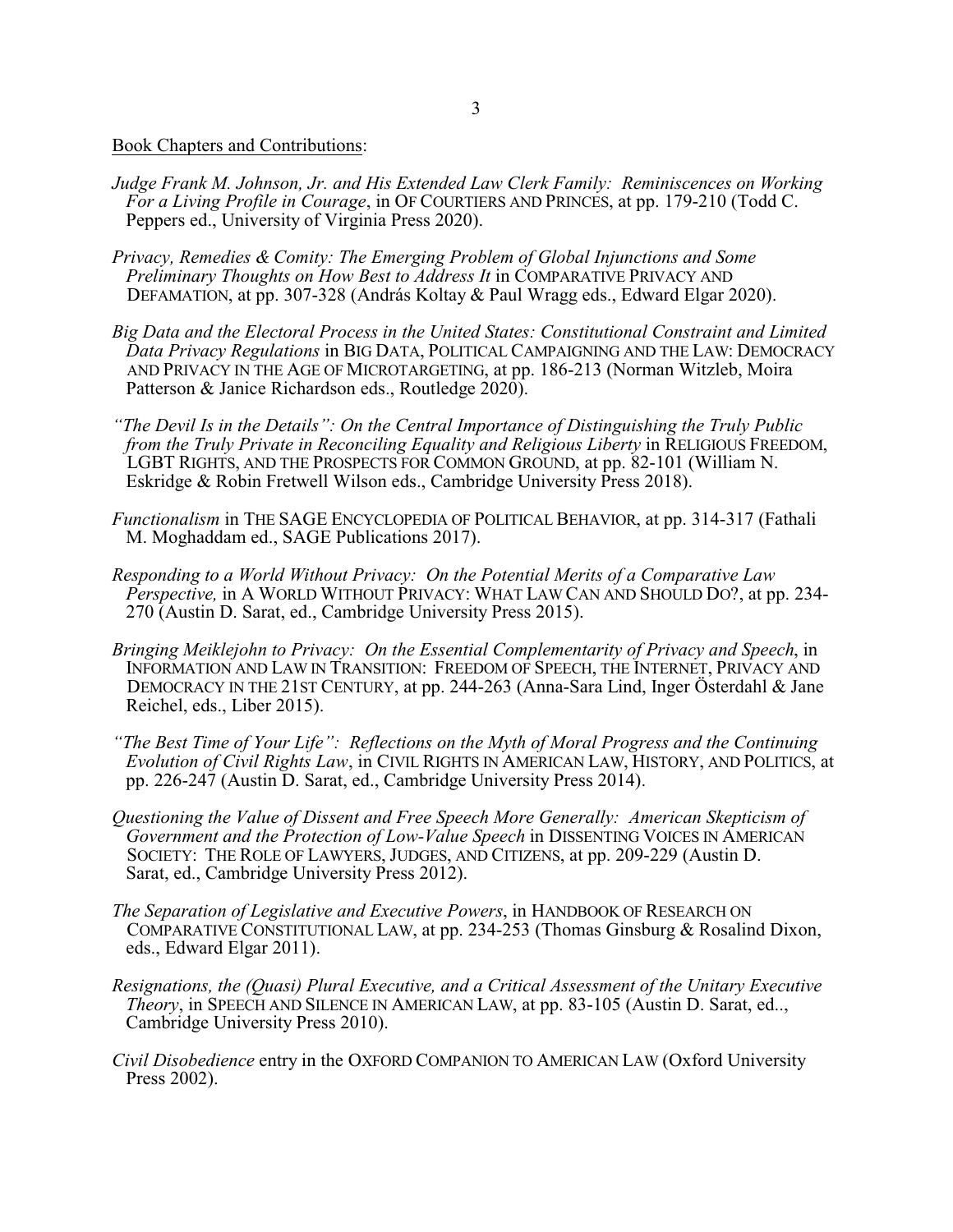Articles and Essays:

- *Squaring a Circle: Advice and Consent, Faithful Execution, and the Vacancies Reform Act*, 55 GA. L. REV. 731 (2021) (co-authored with Atticus DeProspo).
- *Against Congressional Case Snatching*, 62 WM. & MARY L. REV. 791 (2021) (co-authored with Atticus DeProspo).
- *"A Republic If [We] Can Keep It": A Prolegomenon on Righting the Ship of State in the Wake of the Trumpian Tempest*, 98 TEX. L. REV. 439 (2020) (review essay).
- *Transborder Speech*, 94 NOTRE DAME L. REV. 473 (2018).
- *Whistleblowing Speech and the First Amendment*, 93 IND. L.J. 267 (2018).
- *Our Shrinking First Amendment: On the Growing Problem of Reduced Access to Public Property for Speech Activity and Some Suggestions for a Better Way Forward*, 78 OHIO ST. L.J. 779 (2017).
- *Linnaean Taxonomy and Globalized Law*, 115 MICH. L. REV. 865 (2017) (review essay).
- *Transcending Formalism and Functionalism in Separations of Powers Analysis: Reframing the Appointments Power After* Noel Canning, 64 DUKE L.J. 1513 (2015).
- *Free Speech Paternalism and Free Speech Exceptionalism: Pervasive Distrust of Government and the Contemporary First Amendment*, 76 OHIO ST. L.J. 559 (2015) (review essay).
- *Partisan Balance Requirements in the Age of New Formalism*, 90 NOTRE DAME L. REV. 941 (2015) (co-authored with Johnjerica Hodge and Wes Wintermyer).
- *Reconciling Privacy and Speech: A Comparative Legal Perspective*, 56 WM. & MARY L. REV. 1279 (2015).
- *The Unitary Executive and the Plural Judiciary: On the Potential Virtues of Decentralized Judicial Power*, 89 NOTRE DAME L. REV. 1021 (2014).
- *Deconstructing Deem and Pass: A Constitutional Analysis of the Enactment of Bills by Implication*, 90 WASH. U. L. REV. 1071 (2013).
- *The Polysemy of Privacy*, 88 IND. L.J. 881 (2013).
- *Cooperative Federalism, the New Formalism, and the Separation of Powers Revisited:* Free Enterprise Fund *and the Problem of Presidential Oversight of State Government Officers Enforcing Federal Law*, 61 DUKE L.J. 1599 (2012).
- *The Argot of Equality: On the Importance of Disentangling "Diversity" and "Remediation" as Justifications for Race-Conscious Government Action*, 87 WASH. U. L. REV. 907 (2010).
- *The Shot (Not) Heard 'Round the World: Reconsidering the Perplexing U.S. Preoccupation With the Separation of Legislative and Executive Powers*, 51 B.C. L. REV. 1 (2010).
- *If Judges Were Angels: Religious Equality, Free Exercise, and the (Underappreciated) Merits of* Smith, 102 NW. U. L. REV. 1189 (2008).

*The Return of Seditious Libel*, 55 UCLA L. REV. 1239 (2008) (co-authored with Clint Carpenter).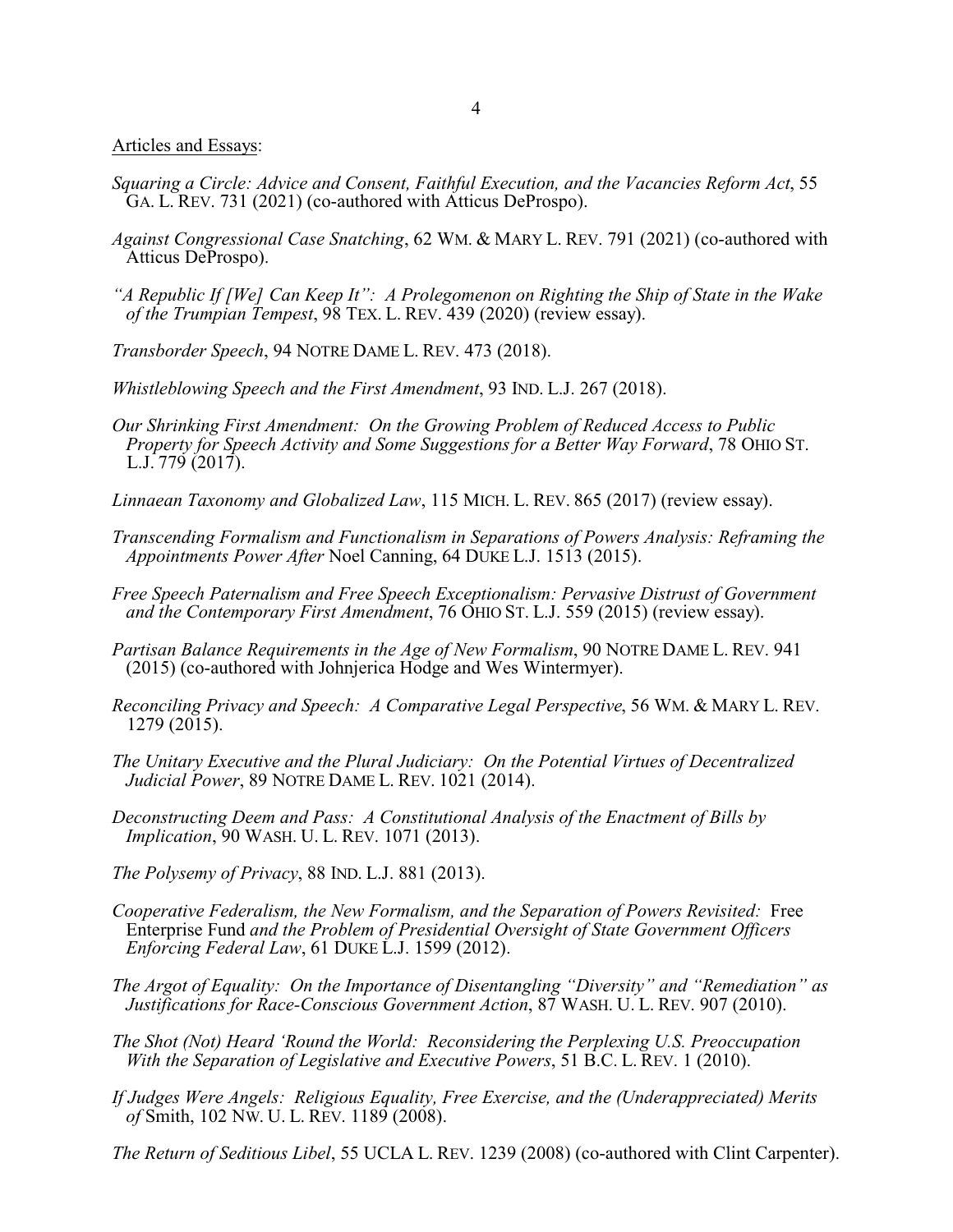- *The Irrelevant Wasteland: An Exploration of Why* Red Lion *Doesn't Matter (Much) in 2008, the Crucial Importance of the Information Revolution, and the Continuing Relevance of the Public Interest Standard in Regulating Access to Spectrum*, 60 ADMIN. L. REV. 911 (2008).
- *"I'd Like to Teach the World to Sing (in Perfect Harmony)": International Judicial Dialogue and the Muses – Reflections on the Perils and Promise of International Judicial Dialogue*, 104 MICH. L. REV. 1321 (2006) (review essay).
- *Dumbo's Feather: An Examination and Critique of the Supreme Court's Use, Misuse, and Abuse of Tradition in Protecting Fundamental Rights*, 48 WM. & MARY L. REV. 923 (2006).
- *"History Belongs to the Winners": The Bazelon-Leventhal Debate and the Continuing Relevance of the Process/Substance Dichotomy in Judicial Review of Agency Action*, 58 ADMIN. L. REV. 995 (2006).
- *Reconsidering the Nondelegation Doctrine: Universal Service, the Power to Tax, and the Ratification Doctrine*, 80 IND. L.J. 239 (2005).
- *Navigating Dangerous Constitutional Straits: A Prolegomenon on the Federal Marriage Amendment and the Disenfranchisement of Sexual Minorities*, 76 U. COLO. L. REV. 599 (2005) (co-authored with Professor E. Gary Spitko).
- *Taming the Tail that Wags the Dog: Ex Post and Ex Ante Constraints on Informal Adjudication*, 56 ADMIN. L. REV. 1057 (2004).
- *A Comparative Perspective on the First Amendment: Free Speech, Militant Democracy, and Primacy of Dignity as a Preferred Constitutional Value in Germany*, 78 TUL. L. REV. 1549  $(2004).$
- *An Epitaphios for Neutral Principles in Constitutional Law:* Bush v. Gore *and the Emerging Jurisprudence of* Oprah!, 90 GEO. L.J. 2087 (2002).
- *Expropriatory Intent: Defining the Proper Boundaries of Substantive Due Process and the Takings Clause*, 80 N.C. L. REV. 713 (2002).
- *Why Deference?: Implied Delegations, Agency Expertise, and the Misplaced Legacy of* Skidmore, 54 ADMIN. L. REV. 735 (2002).
- *Dissent, Free Speech, and the Continuing Search for the "Central Meaning" of the First Amendment*, 98 MICH. L. REV. 1613 (2000) (review essay).
- *Equal Justice Under Law: The Jurisprudential Legacy of Judge Frank M. Johnson, Jr.*, 109 YALE L.J. 1237 (2000).
- *Enhancing the Spectrum: Media Power, Democracy, and the Marketplace of Ideas*, 2000 U. ILL. L. REV. 813 (2000) (co-authored with Richard Blaiklock).
- *Recalibrating the Cost of Harm Advocacy: Getting Beyond Brandenburg, 41 WM. & MARY L.* REV. 1159 (2000) (co-authored with Professor S. Elizabeth Wilborn-Malloy).
- *The New Legal Process: Games People Play and the Quest for Legitimate Judicial Decision Making*, 77 WASH. U. L.Q. 993 (2000).
- *The Chrysanthemum, the Sword, and the First Amendment: Disentangling Culture, Community, and Freedom of Expression*, 1998 WIS. L. REV. 905.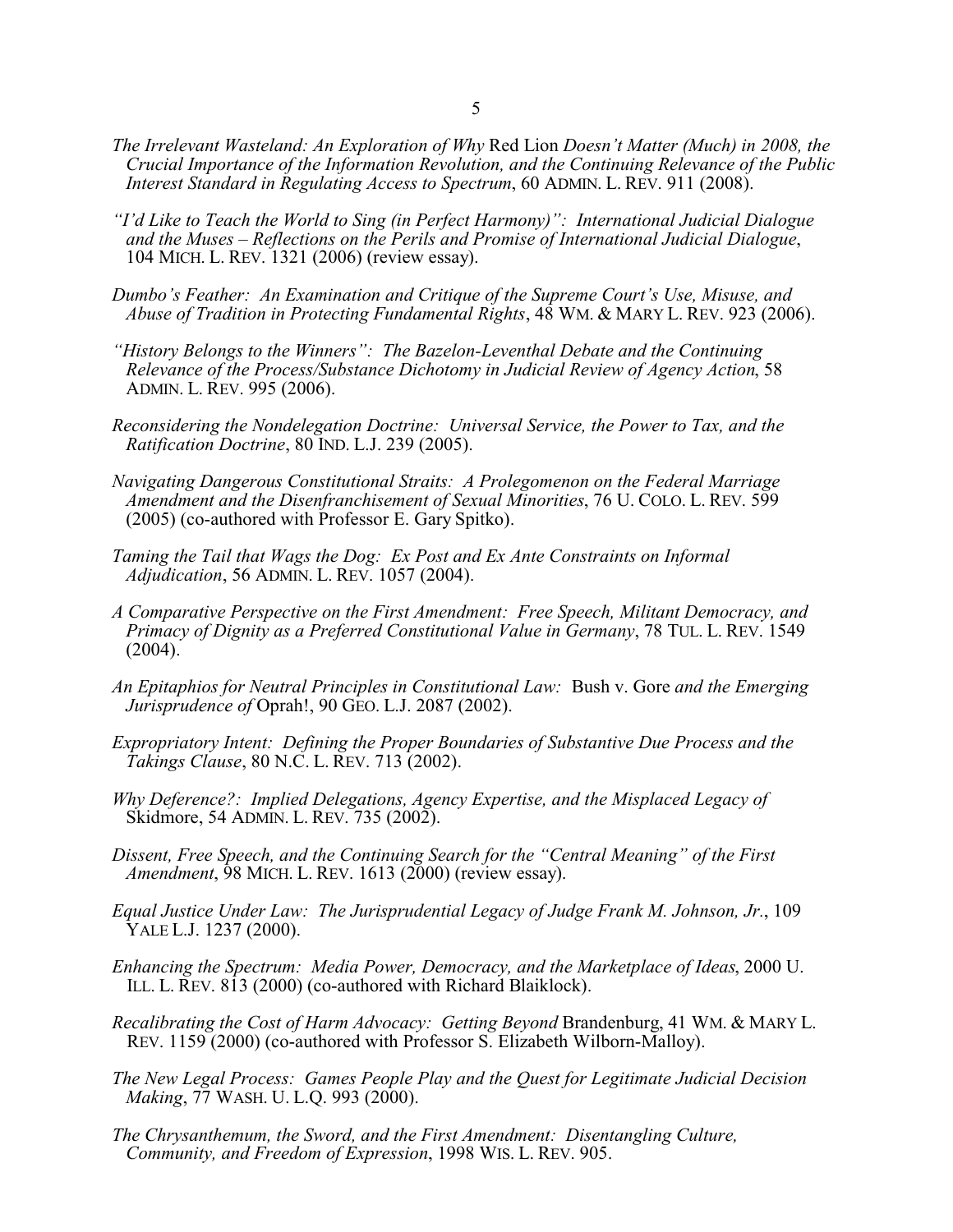*Constitutional Flares: On Judges, Legislatures, and Dialog*, 83 MINN. L. REV. 1 (1998).

- *The Inevitable Wasteland: Why the Public Trustee Model of Broadcast Television Regulation Must Fail*, 95 MICH. L. REV. 2101 (1997) (review essay).
- *On the Danger of Wearing Two Hats:* Mistretta *and* Morrison *Revisited*, 38 WM. & MARY L. REV. 417 (1997).
- *Fundamental Property Rights*, 85 GEO. L.J. 555 (1997).
- *Into the Woods: Broadcasters, Bureaucrats, and Children's Television Programming*, 45 DUKE L.J. 1193 (1996).
- *Back to the Briarpatch: An Argument in Favor of Constitutional Meta-Analysis in State Action Determinations*, 94 MICH. L. REV. 302 (1995).
- *Celebrating Selma: The Importance of Context in Public Forum Analysis*, 104 YALE L.J. 1411 (1995).
- Brind *&* Rust v. Sullivan*: Free Speech and the Limits of a Written Constitution*, 22 FLA. ST. U. L. REV. 1 (1994).
- *Autonomy, Community, and Traditions of Liberty: The Contrast of British and American Privacy Law*, 1990 DUKE L.J. 1398.
- Published Lectures and Shorter Essays:
- *The First Amendment as a Procrustean Bed?: On How and Why Bright Line First Amendment Tests Can Stifle the Scope and Vibrancy of Democratic Deliberation*, U. CHI. LEGAL F. 145 (2020).
- *The Clear and Present Dangers of the Clear and Present Danger Test*: Schenck *and* Abrams *Revisited*, 72 SMU L. REV. 415 (2019).
- *Agora, Dignity, and Discrimination: On the Constitutional Shortcomings of "Conscience" Laws that Promote Inequality in the Public Marketplace*, 20 LEWIS & CLARK L. REV. 1221 (2017).
- *The Heisenberg Uncertainty Principle and the Challenge of Resisting or Engaging – Transnational Constitutional Law*, 66 ALA. L. REV. 105 (2014) (review essay).
- *A Prolegomenon to Any Future Restatement of Privacy*, 79 BROOK. L. REV. 505 (2014) (symposium).
- *Transparency, Accountability, and Competency: An Essay on the Obama Administration, Google Government, and the Difficulties of Securing Effective Governance*, 65 U. MIAMI. L. REV. 449 (2011) (symposium).
- *John S. Stone Chair Inaugural Lecture: A Man for All Seasons: Judge Frank M. Johnson, Jr. and the Quest to Secure the Rule of Law*, 61 ALA. L. REV. 165 (2009).
- *The Perils and the Promise of Comparative Constitutional Law: The New Globalism and the Role of the United States in Shaping Human Rights*, 61 ARK. L. REV. 603 (2009) (Hartman- Hotz Lecture).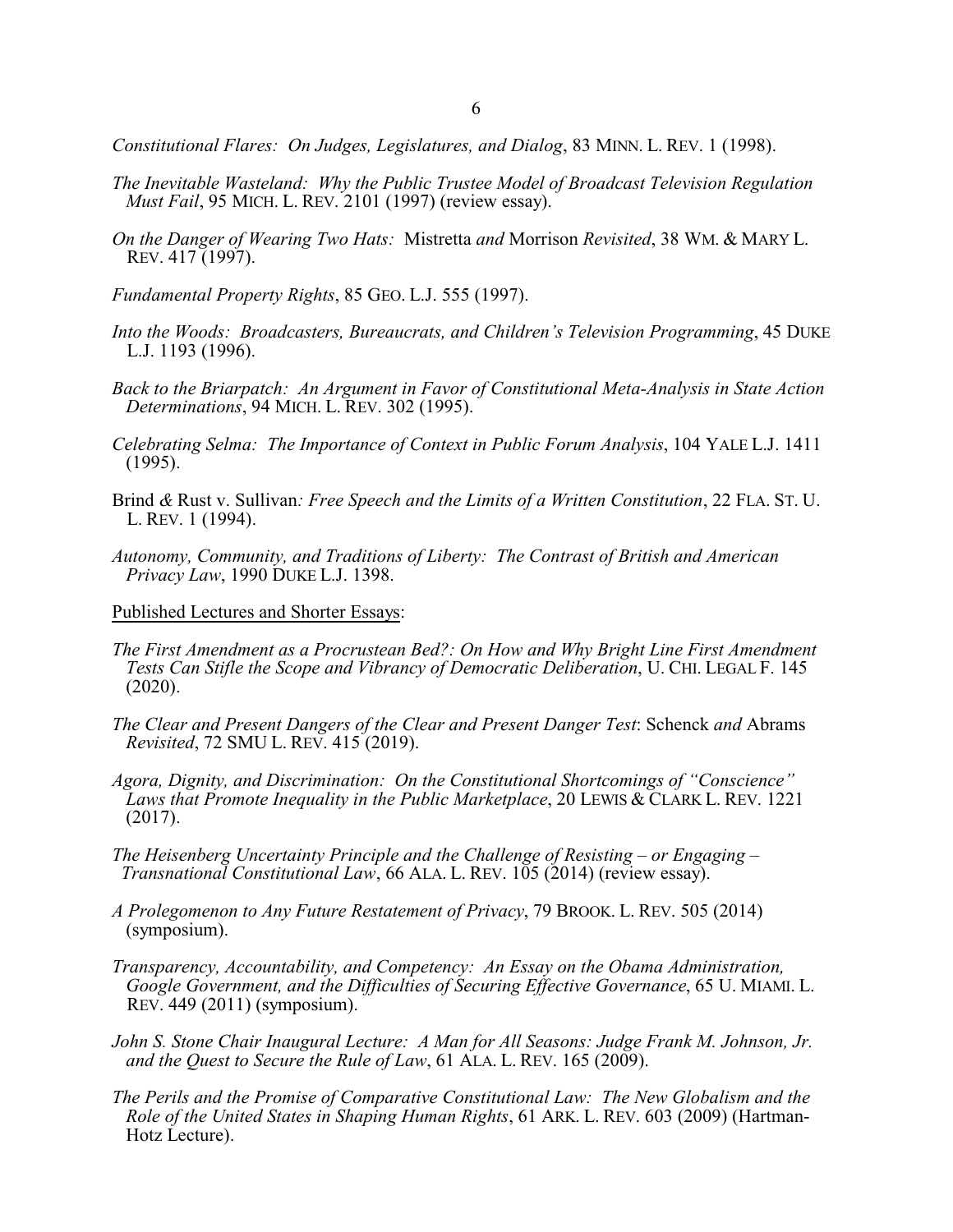- *Defamation in the Digital Age: Some Comparative Law Observations on the Difficulty of Reconciling Free Speech and Reputation in the Emerging Global Village*, 62 WASH. & LEE L. REV. 339 (2005) (review essay).
- *Childproofing the Internet*, 41 BRANDEIS L.J. 447 (2003) (symposium).
- *The Wages of Crying Wolf Revisited: The Essential Consanguinity of Lochner, Roe, and* Eastern Enterprises, 1 GEO. J.L. & PUB. POL'Y 133 (2002).
- *A Remembrance of Things Past?: Reflections on the Warren Court and the Struggle for Civil Rights*, 59 WASH. & LEE L. REV. 1005 (2002) (symposium).
- *Identity, Privacy, and the New Information Scalpers: Recalibrating the Rules of the Road in the Age of the Infobahn*, 33 IND. L. REV. 233 (1999) (symposium).
- *Legal Scholarship at the Crossroads: On Farce, Tragedy, and Redemption*, 77 TEX. L. REV. 321 (1998).
- *Listening to the "Sounds of Sovereignty" But Missing the Beat: Does the New Federalism Really Matter?*, 32 IND. L. REV. 11 (1998) (symposium).
- *Views From the Front: A Dialog About the Corporate Law Firm*, 1996 UTAH L. REV. 1293 (co authored with Professor S. Elizabeth Wilborn).
- *Building Bridges and Overcoming Barricades: Exploring the Limits of Law as an Agent of Transformational Social Change*, 47 CASE W. RES. L. REV. 423 (1996) (review essay).
- Cohen v. California*: "Insignificant" Cases and Larger Legal Principles*, 74 TEX. L. REV. 1251 (1996) (symposium).
- Guest Editor, Volume 18, Issue Nos. 3 & 4, LAW & POLICY (1996).

#### Commentaries/Editorial Essays:

- *Laws Against Teaching Critical Race Theory in College Are Unconstitutional*, WASH. POST, May 26, 2021, *available at* https://www.washingtonpost.com/opinions/2021/05/26/laws against-teaching-critical-race-theory-college-are-unconstitutional/*.*
- *The War on Trans Kids Is Totally Unconstitutional*, THE ATLANTIC, May 16, 2021, *available at* https://www.theatlantic.com/ideas/archive/2021/05/anti-transgender-children-laws unconstitutional/618864/*.*
- *How the Senate Could Speed Up the Impeachment Trial*, POLITICO, Jan. 13, 2021, *available at* https://www.politico.com/news/magazine/2021/01/13/senate-impeachment-trial-biden presidency-shorten-459052.
- *Why Florida Public Health Officials Won't Blow the Whistle on Ron DeSantis*, SLATE, Dec. 17, 2020, *available at* https://slate.com/news-and-politics/2020/12/florida-covid-data whistleblower-ron-desantis.html*.*
- *The Conservative Idea That Would Let Biden Seize Control of Washington*, POLITICO, Dec. 10, 2020, *available at* https://www.politico.com/news/magazine/2020/12/10/nathan-simington christopher-waller-fcc-federal-reserve-appointments-unitary-executive-authority-444136.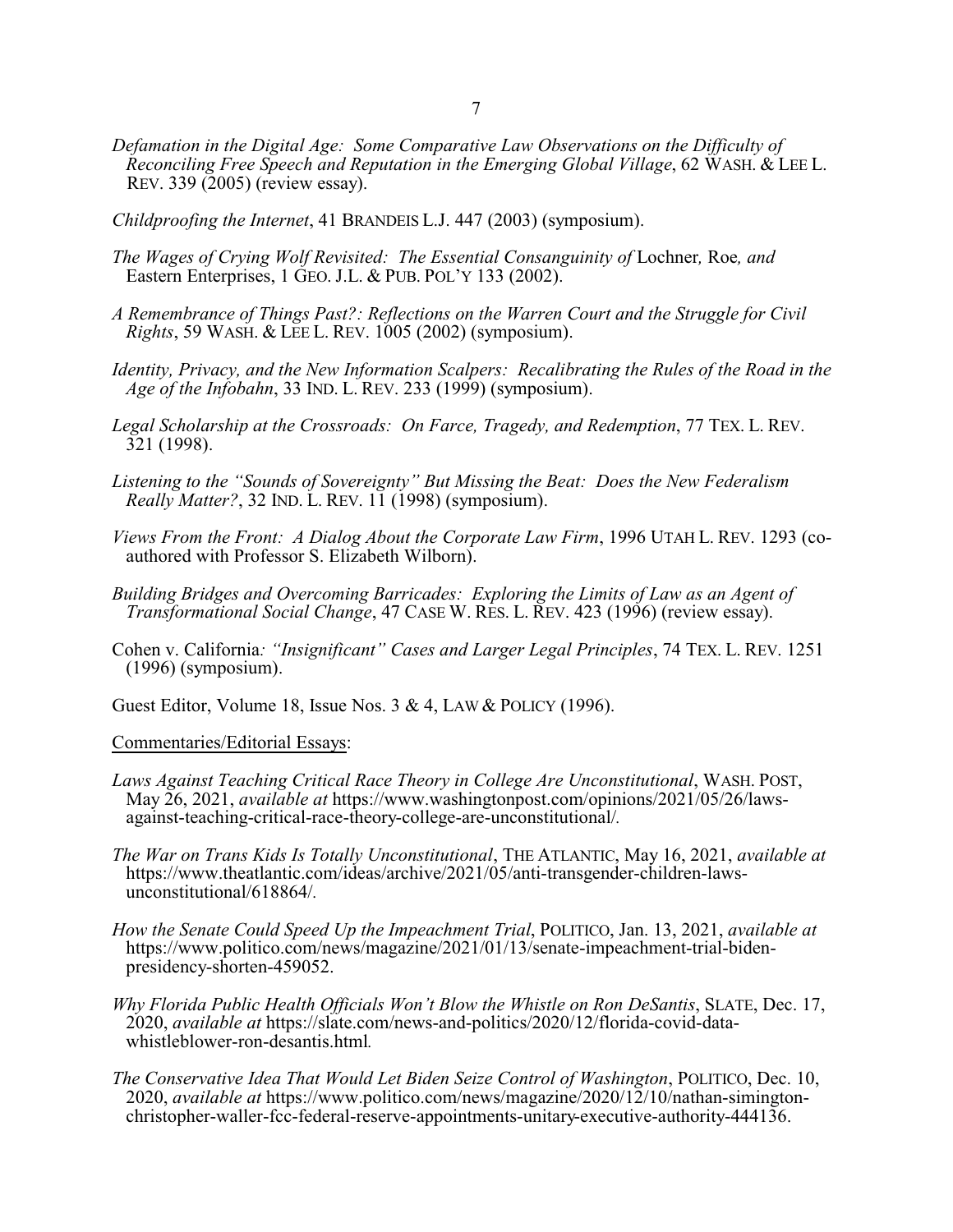- *John Bolton Has a Clear First Amendment Right to Publish His Book*, SLATE, June 18, 2020, *available at* https://slate.com/news-and-politics/2020/06/john-bolton-first-amendment right-to-publish-his-book.html.
- *States Are Using the Pandemic to Roll Back Americans' Rights*, THE ATLANTIC, Apr. 29, 2020, *available at* https://www.theatlantic.com/ideas/archive/2020/04/states-are-using-pandemic roll-back-americans-rights/610825/.
- *Vote-by-Mail Can Save the 2020 Election*, THE ATLANTIC, Mar. 27, 2020, *available at* https://www.theatlantic.com/ideas/archive/2020/03/best-way-protect-election/608887/*.*
- *The Senate Must Hear Witnesses,* N.Y. TIMES, Jan. 16, 2020, at A23.
- *The Court's Free Speech Hypocrisy*, WASH. POST, Dec. 12, 2019, at A25.
- *For Whistleblowers, Protections Fall Short*, L.A. TIMES, Oct. 3, 2019, at A11.
- *Bigger Is Not Better at Law School*, WASH. POST, June 12, 2019, at A23.
- *By Censoring Arthur's Same-Sex Wedding, Alabama Public Television Betrayed Mr. Rogers' Legacy*, SLATE, May 23, 2019, *available at* https://slate.com/human-interest/2019/05/arthur gay-wedding-alabama-mister-rogers.html.
- *The Bigger Reason Mnuchin Should Turn Over Trump's Tax Returns*, CHICAGO TRIB., May 14, 2019, at C12.
- *States to Candidates: Show Us Your Tax Returns*, L.A. TIMES, May 9, 2019, at A13.
- *Redo the House Race in North Carolina*, L.A. TIMES, Dec. 12, 2018, at A13.
- *A Warning from Alabama: Amendment 2 Makes Clear How Aggressively States Will Act if* Roe vs. Wade *Is Overturned*, L.A. TIMES, Nov. 9, 2018, at A13.
- *Speaking Truth to Power: Petitioning the Government Is a Constitutional Right. Jeff Flake Showed Why*, L.A. TIMES, Oct. 2, 2018, at A11*.*
- *The Case for Impeaching Kavanaugh*, N.Y. TIMES, Sept. 22, 2018, at A21.
- *In Defense of the Country Lawyer*, N.Y. TIMES, Sept. 8, 2018, at A21.
- *Yes, The G.O.P. Can Block Roy Moore*, N.Y. TIMES, Nov. 12, 2017, at A23.
- *A Poll Tax by Another Name*, N.Y. TIMES, Nov. 14, 2016, *available at* https://www.nytimes.com/ 2016/11/14/opinion/a-poll-tax-by-another-name.html.
- *Selma March? Not Today*, L.A. TIMES, Mar. 8, 2015, at A26.
- *Alabama's Dangerous Defiance,* N.Y. TIMES, Mar. 6, 2015, at A29.
- *A Judge Alabama Can Be Proud Of*, WASH. POST, Feb. 6, 2015, at A13.
- *Petitioning Reborn*, CHICAGO TRIB., Jan. 17, 2013, at C23.
- *Protecting Face-to-Face Protest*, N.Y. TIMES, April 9, 2012 at A19.